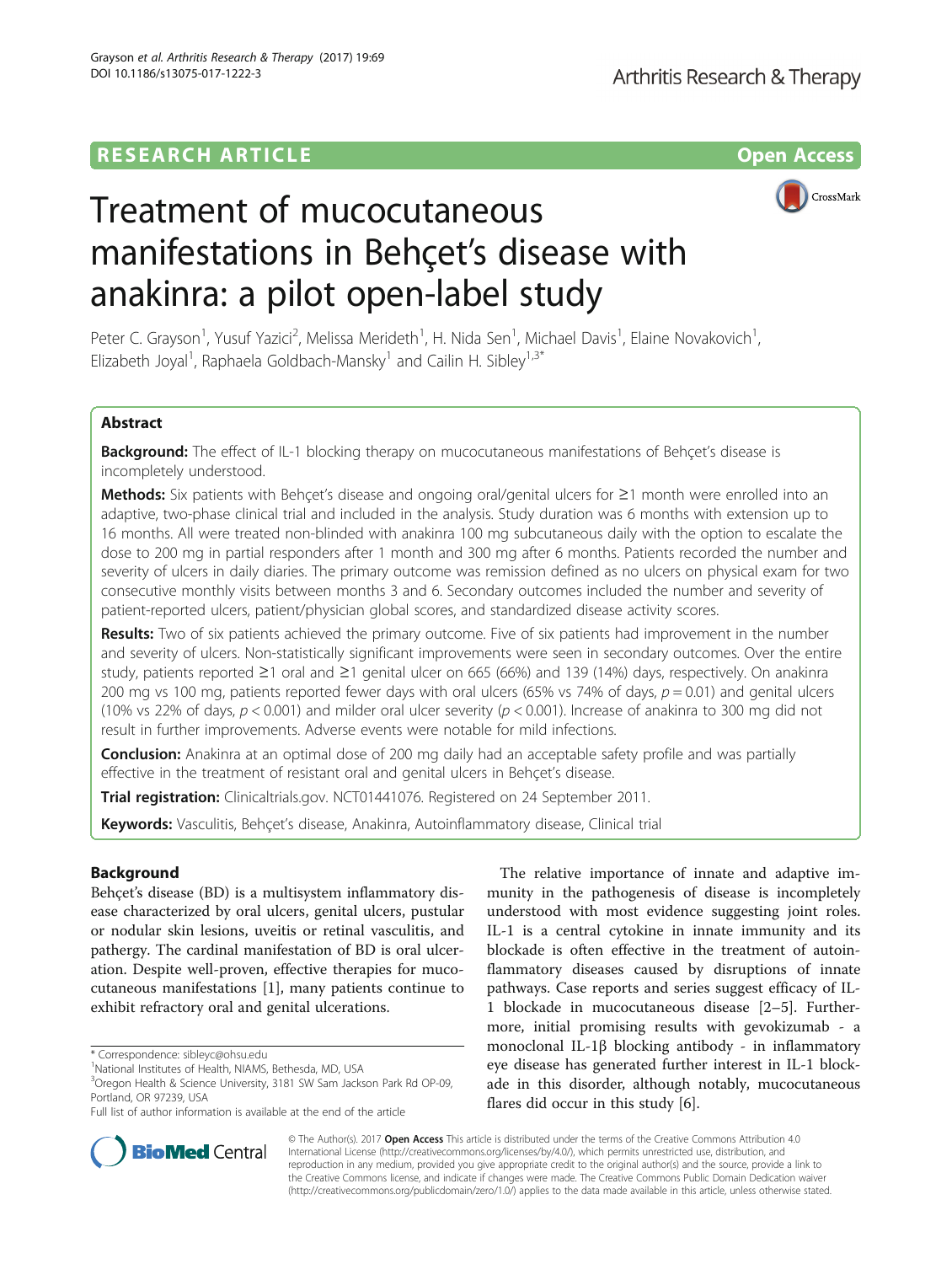While there are encouraging data on the use of IL-1 blockade in the treatment of mucocutaneous BD, so far these have all been from retrospective studies or case reports. The objectives of this two-phase, adaptive study design were to evaluate the safety and efficacy of IL-1 blockade with the IL-1 receptor antagonist anakinra, in controlling oral and genital ulcers in an American cohort of patients with refractory mucocutaneous manifestations of BD.

## **Methods**

## Patients

Adult patients with BD as defined by the International Study Group Criteria were eligible for participation. The trial was a single-center study conducted at the National Institutes of Health (Bethesda, MD, USA). Patients were recruited by study staff from an observational cohort of patients with BD from February 2012 to February 2014. Patients had active mucocutaneous disease defined by physician documentation of at least one oral or genital ulcer in the month prior to enrollment with direct observation of an ulcer at one month prior to enrollment and also at the time of enrollment. Patients were on a stable or decreasing dose of steroids, nonsteroidal anti-inflammatory medications, colchicine, or disease-modifying antirheumatic drugs for 4 weeks. Exclusion criteria included (1) organ or life-threatening disease including ocular inflammation within 3 months; (2) treatment with tumor necrosis factor inhibitors within 8 weeks; (3) infection including tuberculosis, hepatitis B or C, and human immunodeficiency virus; (4) history of a severe or chronic medical condition including congestive heart failure, malignancy, or uncontrolled asthma; (5) significant cytopenia; and (6) pregnancy or breastfeeding.

## Study design

This study was a two-stage adaptive design. Seven patients could be enrolled in the initial phase. If 5 of 7 patients met the primary outcome of complete response between months 3 and 6, the second study phase would be initiated with a total of 20 patients enrolled into the study. In the second phase, patients meeting complete response criteria would be randomized to continuation of study drug vs placebo for 6 months. If five of seven patients did not meet the complete response criteria by 6 months, patients meeting complete or partial response criteria could be continued on open-label therapy for the remainder of the trial. The full study protocol is listed on Clinicaltrials.gov (NCT01441076).

## **Treatments**

All patients were initially treated with anakinra 100 mg daily via subcutaneous injections. In other types of autoinflammatory disease, increasing the dose of anakinra above 100 mg per day is often required to obtain disease control [[7\]](#page-6-0). Consequently, if oral or genital ulcers persisted after the first month of treatment, anakinra was increased to 200 mg daily. For patients with ulcers at month 6, anakinra was further increased to 300 mg daily. At each study visit, glucocorticoids could be decreased up to 20% of the total dose per judgment of the investigator.

## Assessments

Study visits occurred at baseline, day 10, month 1, and then monthly up to 16 months. A safety evaluation was performed on day 7 and at all study visits. Patients were evaluated by a multi-disciplinary team including rheumatology, dermatology, gynecology, ophthalmology, oral medicine, and gastroenterology as appropriate. The following questionnaires and disease assessment indices were collected at each visit: physician and patient visual analog scales (VAS), BD current activity form (BDCAF), BD quality of life (BDQOL), and Behçet's syndrome activity scale (BSAS) [[8](#page-6-0)– [10](#page-6-0)]. Patients maintained daily diaries recording the number and severity of oral and genital ulcers. Severity of ulcers was scored on a scale from absent (0) to severe (4).

#### End points

The pre-specified primary outcome was complete response defined as absence of oral and genital ulcers on physical examination on two consecutive monthly visits between months 3 and 6. To meet the complete response criteria, patients could not at any point during the study have evidence of organ-threatening disease or ocular inflammation as defined by the Standardization of Uveitis Nomenclature (SUN) criteria. Partial response was defined as a decrease in the number of genital or oral ulcers at the current and previous study visits compared to the baseline number of ulcers. Treatment failure was defined as lack of complete or partial response at 6 months. Patients not completing the initial phase of the study were considered treatment failures.

The pre-specified secondary outcomes included the number of physician-observed ulcers, number and severity of patient-reported ulcers, patient and physician global scores, and standardized disease activity scores.

## Adverse events

Adverse events were graded according to the National Cancer Institute Common Terminology Criteria for Adverse Events (CTCAE) v4.0. An independent study safety officer met with the principal study investigators every 6 months to review adverse events.

#### Statistical analysis

Criteria for proceeding beyond the initial study phase were based on the Simon's optimal two-stage design.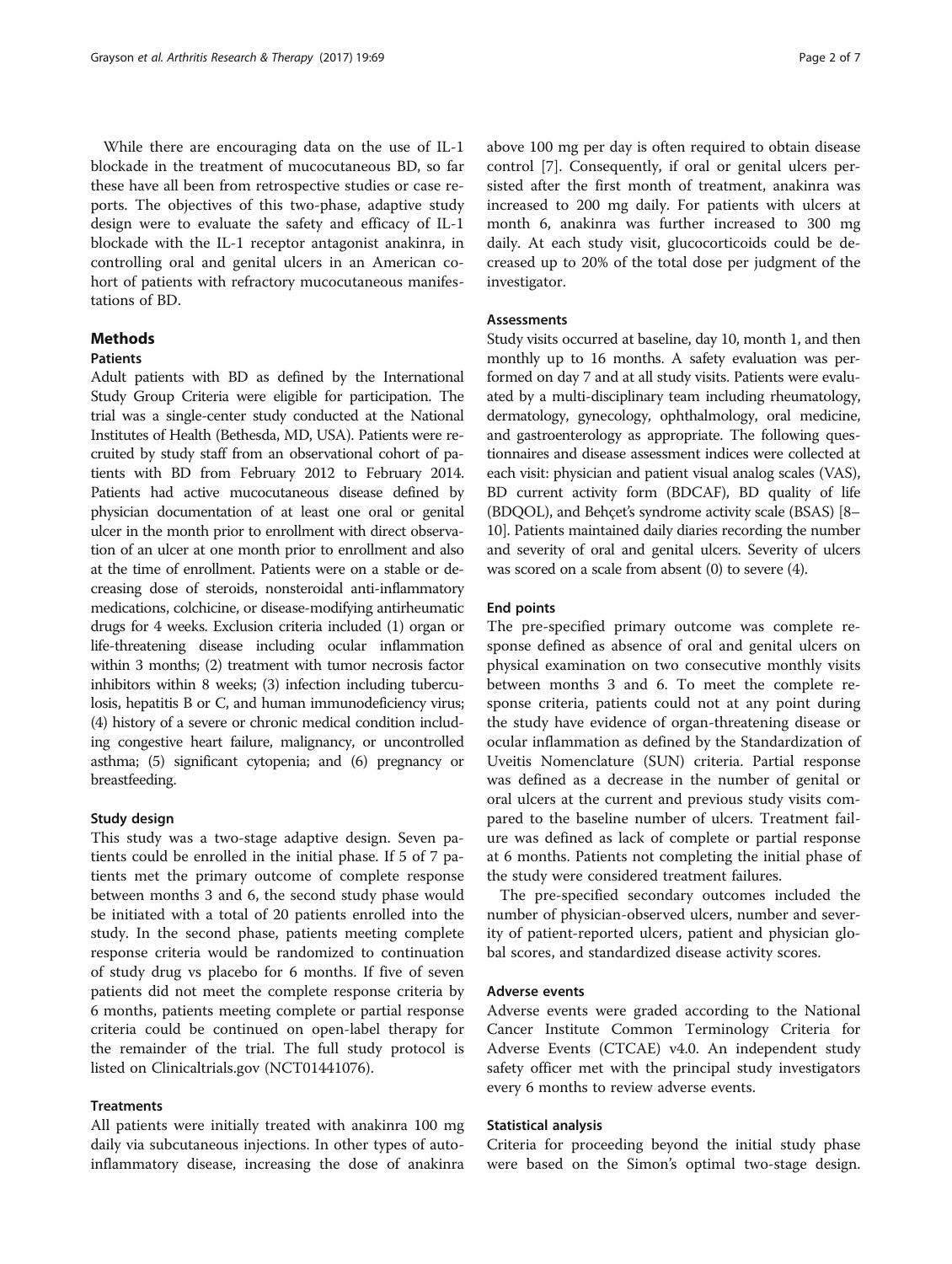The probability of a response rate worthy of further investigation was set as 80% and the probability of a response rate not worthy of further investigation was 50%. Based on a two-sided significance level of 0.05 and power of 80%, up to 7 patients were needed in the first stage and an additional 13 patients in the second stage; if 5 of 7 patients did not respond during the initial stage, the second stage would be terminated. If 14 of 20 patients responded in the total population, the treatment would be considered successful.

Summary statistics were calculated including mean and median values, ranges, standard deviations, and frequency distributions. The primary outcome was evaluated using descriptive statistics. For the secondary outcomes, two-sample comparisons were performed with the Wilcoxon signed rank test for paired continuous measures and Fisher's exact test for binary measures. Patients' diary data were analyzed using repeatedmeasures analysis of variance to account for withinsubject correlation. Severity of ulcer pain was assessed by the comparing the percentage of days in which the patient-reported severity score was 1 vs >1.

## Results

## Patient characteristics

Six patients were recruited into the initial study phase. Baseline clinical and demographic characteristics are listed in Table 1. All patients had a longstanding history of both oral and genital ulcers. The majority were female  $((n = 5)$  and Caucasian  $(n = 4)$  and only one was human leucocyte antigen (HLA)-B51 positive. Two patients

Table 1 Patient characteristics at enrollment

were taking glucocorticoids. The number of patients with organ involvement was as follows: cutaneous  $(n =$ 6), musculoskeletal  $(n = 6)$ , gastrointestinal  $(n = 3)$ , ocular  $(n = 3)$ , vascular  $(n = 3)$ , and neurologic  $(n = 0)$ . At baseline, all patients had at least one oral ulcer (range 2–5) and two had genital ulcers (2 and 3 ulcers, respectively).

#### Efficacy assessments

Two of six patients met the primary outcome of complete remission by month 6 (Table 1). Two patients met the criteria for partial response. Two patients were considered treatment failures. One patient terminated the study at month 5 due to ongoing arthralgia and pustular skin disease. The other patient terminated the study at month 3 due to persistent oral ulcers and arthritis. Given the low rate of complete remission, a seventh patient was not recruited into the initial phase, and the randomized withdrawal phase was not conducted. Patients who had complete or partial response  $(n = 4)$  continued on open-label therapy for the remainder of the trial (range 12–16 months).

The daily dose of anakinra was increased from 100 mg to 200 mg in all patients at month 1. Anakinra was further increased to 300 mg daily in three patients who participated in the extended follow-up phase of the trial. Daily prednisone requirements were reduced in both patients who were on glucocorticoids at enrollment. Out of six patients with musculoskeletal symptoms, improvement in joint pain was noted in four patients; however, no patient experienced complete resolution of symptoms

| Patient Age   | (years) | Sex | Country<br>of origin | Race      | Relevant prior<br>treatment                                                            | Current treatment                                                  | Historical disease features                                                                                                             | Age at ulcer<br>onset (years) | Primary<br>outcome   |
|---------------|---------|-----|----------------------|-----------|----------------------------------------------------------------------------------------|--------------------------------------------------------------------|-----------------------------------------------------------------------------------------------------------------------------------------|-------------------------------|----------------------|
|               | 59      | F   | <b>USA</b>           | Caucasian | Abatacept<br>Adalimumab<br>Azathioprine<br>Colchicine<br>Glucocorticoids<br>Infliximab | Azathioprine                                                       | Oral and genital ulcers, GI<br>ulcers, skin pustules, arthralgias                                                                       | $\overline{7}$                | Treatment<br>failure |
| $\mathcal{P}$ | 19      | F   | <b>USA</b>           | Caucasian | Colchicine<br>Glucocorticoids<br>Sulfasalazine                                         | Colchicine<br>Sulfasalazine<br>Prednisone<br>$(15 \text{ mg/day})$ | Oral and genital ulcers, GI<br>ulcers, thrombophlebitis,<br>arthralgias, skin pustules,<br>folliculitis, pathergy, HLA-B51-<br>positive | 16                            | Complete<br>response |
| 3             | 40      | F   | <b>USA</b>           | Mixed     | Colchicine.<br>Hydroxychloroquine<br>Glucocorticoids                                   | Colchicine<br>Hydroxychloroquine                                   | Oral and genital ulcers, skin<br>pustules, arthritis                                                                                    | 38                            | Partial<br>response  |
| 4             | 30      | F   | <b>USA</b>           | Caucasian | Colchicine<br>Glucocorticoids                                                          | None                                                               | Oral and genital ulcers, skin<br>pustules, anterior uveitis, arthritis                                                                  | $\mathcal{P}$                 | Complete<br>response |
| 5             | 26      | F   | <b>USA</b>           | Caucasian | Azathioprine<br>Glucocorticoids                                                        | Azathioprine                                                       | Oral and genital ulcers, GI<br>ulcers, skin pustules, deep vein<br>thrombosis                                                           | 21                            | Treatment<br>failure |
| 6             | 36      | M   | Ethiopia             | African   | Colchicine<br>Glucocorticoids                                                          | Prednisone<br>$(20 \text{ mg/day})$                                | Oral and genital ulcers, skin<br>pustules, panuveitis, arthritis                                                                        | 31                            | Partial<br>response  |

Active disease features at the time of enrollment are highlighted in bold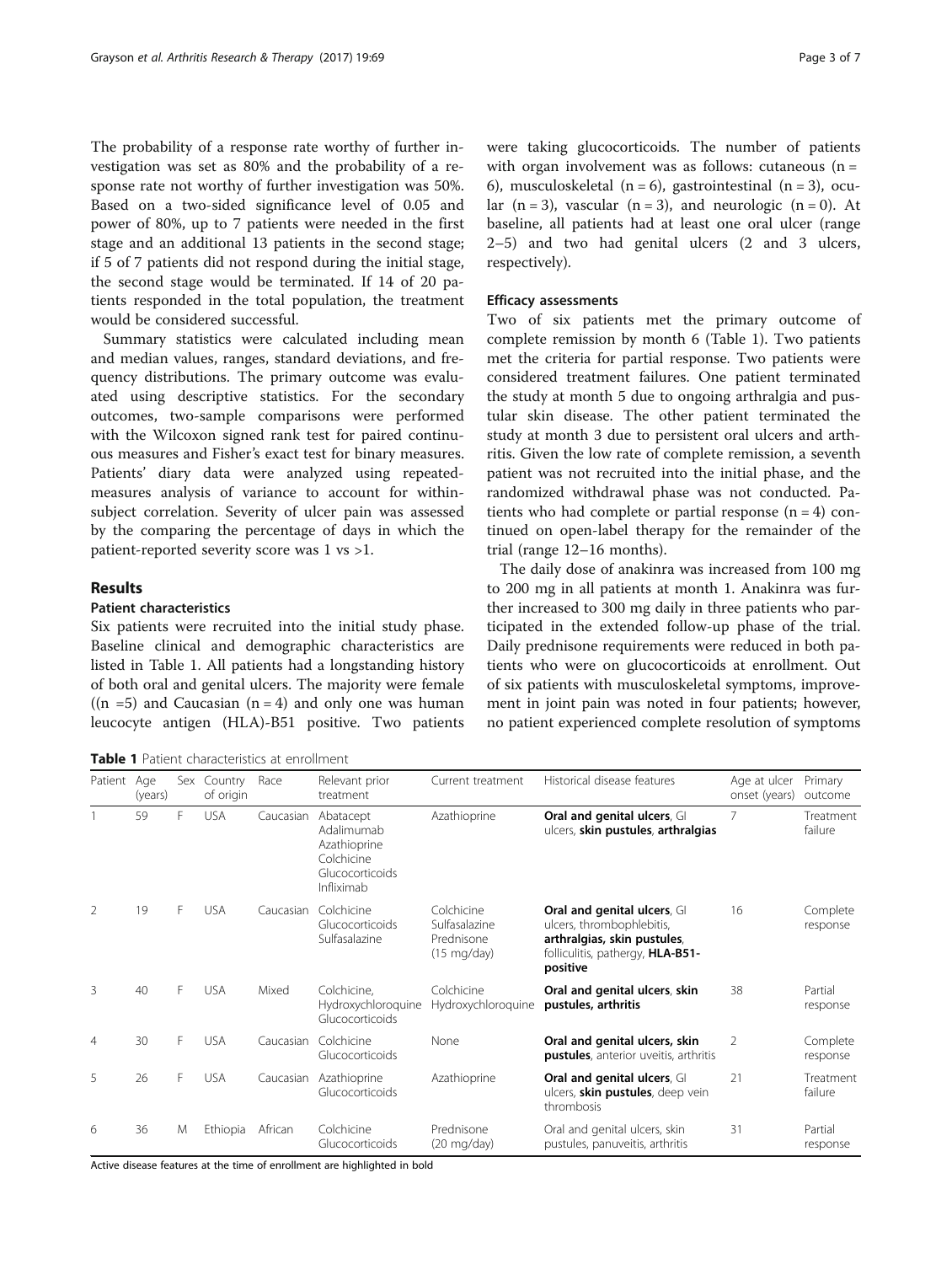throughout the trial. Out of four patients with active skin lesions at the baseline visit, improvement was noted in two patients. No patient experienced organ or lifethreatening disease activity, including ocular inflammation, during the trial.

The number of physician-observed oral and genital ulcers at each study visit is depicted in Fig. 1. Oral ulcers improved in five of six patients. All patients who were either complete or partial responders had at least one new physician-observed oral ulcer after month 6. Genital ulcers resolved by month 3 in the two patients with genital ulcers at baseline and no further genital ulcers were observed by a physician in any patient.

Secondary outcomes are shown in Table [2](#page-4-0). Nonsignificant improvements occurred in all secondary outcome measures, including the number of physicianobserved oral and genital ulcers, patient global VAS, BDCAF, BSAS, and BDQOL scores.

In patients' daily diaries all patients noted at least one new oral ulcer during the course of the trial and three patients noted at least one new genital ulcer. Presence of



Fig. 1 Physician-observed oral and genital ulcers. The number of physician-observed oral ulcers (a) and genital ulcers (b) are shown for each patient at each study visit with trend lines (solid lines). Five of six patients had improvement in the frequency of ulcers over the course of the trial

oral ulcers was reported on 665 of 1005 study days (66%). With anakinra 200 mg vs 100 mg, four of six patients reported fewer days with oral ulcers (65% vs 74% days, respectively,  $p = 0.01$ ) and all reported milder ulcer severity ( $p < 0.01$ ). Presence of genital ulcers was reported on 139 of 1005 study days (14%). With anakinra 200 mg vs 100 mg, two of three patients reported fewer days with genital ulcers (10% vs 22% days, respectively,  $p < 0.01$  with a non-significant decrease in severity  $(p = 0.08)$ ). Dose escalation to 300 mg did not result in fewer oral or genital ulcers or milder ulcer severity. Patients' daily diaries documented a greater burden of oral ulcers throughout the trial than the number of ulcers observed by a physician at each study visit (Fig. [2\)](#page-4-0).

## Adverse events

There were four serious adverse events, which occurred in the same patient. This patient was diagnosed with pulmonary arterial hypertension during the trial; however, onset was suspected prior to enrollment. Injection site reactions occurred in three patients within the first month of the trial and resolved with supportive measures. There were several non-serious infections, predominantly upper respiratory and yeast infections. There was no observed relationship between the frequency of adverse events and the dose of anakinra Table [3](#page-4-0).

## **Discussion**

BD is a heterogeneous disorder with clusters of disease and ethnic subtypes. Conflicting data are emerging on the efficacy of IL-1 blockade in this disorder. In this study, we systematically treated patients with oral and genital ulcers with increasing doses of anakinra and reported standardized clinical outcomes.

BD shares clinical features with autoinflammatory diseases, including the lack of autoantibodies, periodic episodes of inflammation, mucosal surface involvement, and neutrophilic infiltration. The prototypical cytokine in autoinflammation is IL-1 and blockade of this cytokine is highly effective for many autoinflammatory diseases. High levels of IL-1β have been observed in serum and synovial fluid from patients with BD [[11, 12\]](#page-6-0), and polymorphisms in IL-1 are reported in some cohorts of patients, although this was not confirmed in a larger gene-wide association study [[13\]](#page-6-0).

Case reports and series suggest a mixed effect of IL-1 blockade on clinical manifestations of BD. The largest series to date is a retrospective multicenter study of 30 patients with varied manifestations of BD treated with either anakinra 100 mg daily or canakinumab 150 mg every 6–8 weeks; 13 of 30 patients achieved complete remission after 12 months [[4\]](#page-6-0). For mucocutaneous disease alone, an additional series described a rapid improvement in nine patients treated with anakinra 100 mg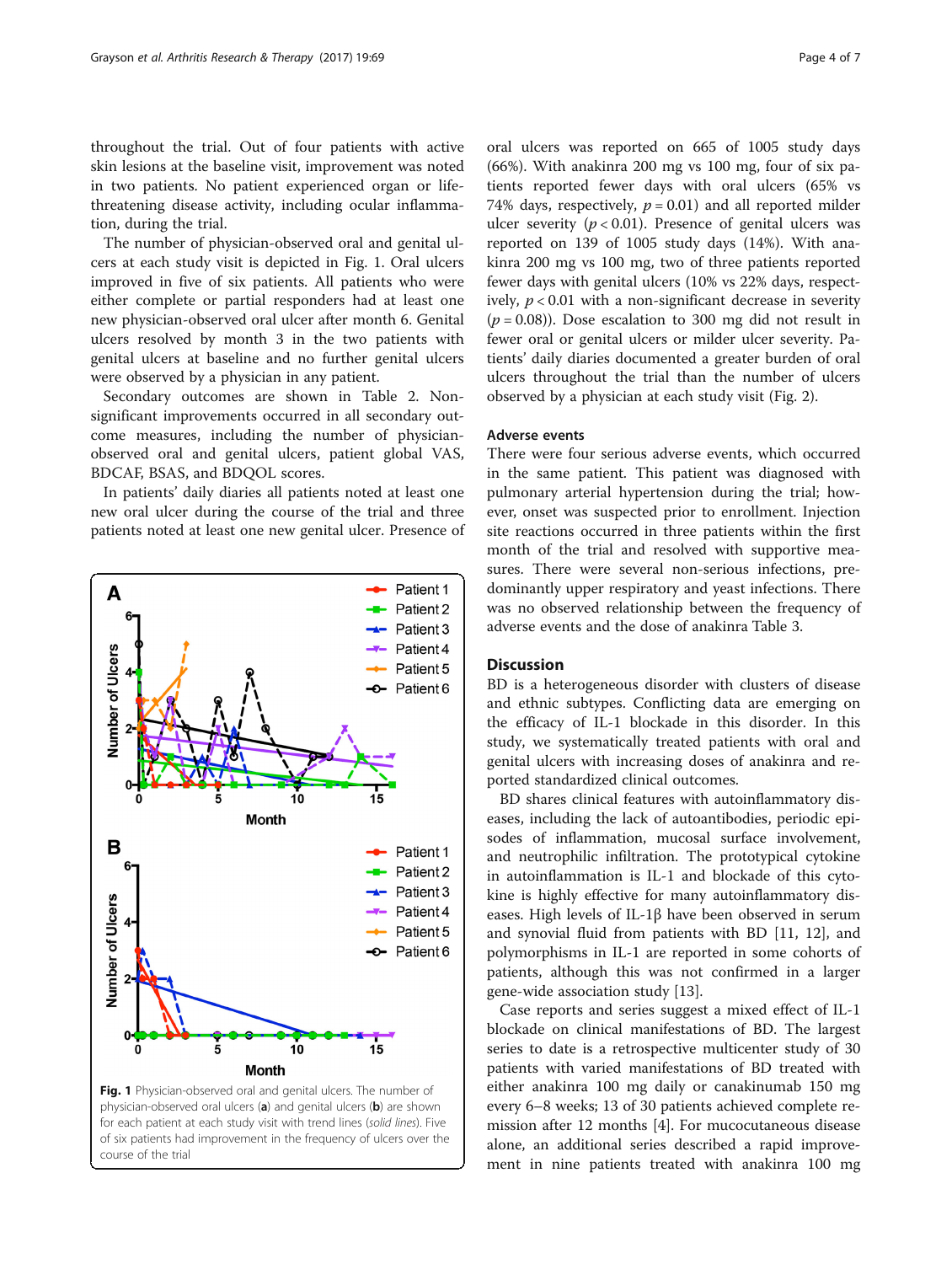|                                     | Baseline $(n = 6)$ | Month 1 $(n = 6)$ | Month 2 ( $n = 6$ ) | Month 3<br>$(n = 6)$ | Month 6 $(n = 4)$ | Month 9 $(n = 4)$ | Month 12 $(n = 4)$ |
|-------------------------------------|--------------------|-------------------|---------------------|----------------------|-------------------|-------------------|--------------------|
| Oral ulcer number                   | $3.5(2-5)$         | $0.5(0-3)$        | $1.5(0-3)$          | $1.5(0-5)$           | $0.5(0-2)$        | $0(0-1)$          | $0.5(0-1)$         |
| Genital ulcer number                | $0(0-3)$           | $0(0-2)$          | $0(0-2)$            | 0(0)                 | 0(0)              | 0(0)              | 0(0)               |
| Physician global VAS<br>$(0 - 100)$ | $16.5(12-79)$      | $13(6-39)$        | $18.5(10-32)$       | $14.5(4-23)$         | $8.5(7-24)$       | $7.5(1-58)$       | $14(3-30)$         |
| Patient global VAS<br>$(0 - 100)$   | $73.5(9-90)$       | $32(3-92)$        | 48 (0-95)           | 68.5 (14-88)         | $51.5(3-91)$      | $22(14-53)$       | $35(23-55)$        |
| $BDCAF (0-12)$                      | $6(5-11)$          | $6.5(3-8)$        | $5(3-8)$            | $5.5(3-10)$          | $5(4-6)$          | $5(1-6)$          | $6(3-7)$           |
| BSAS (0-100)                        | $46(22 - 80.5)$    | 34 (19.5-49)      | 42 (20.5 - 58)      | 24.7 (9.5-52)        | $21.3(0-44)$      | $24.5(8.5-30)$    | $33(15-57)$        |
| BDQOL (0-30)                        | $16(10-24)$        | $10.5(0-21)$      | $10(1-23)$          | $14(0-22)$           | $9.5(0-22)$       | $6(3-14)$         | $14(6-15)$         |

<span id="page-4-0"></span>Table 2 Secondary outcome measures

All results are presented as median (range). VAS visual analog scale, BDCAF Behçet's Disease Current Activity Form, BSAS Behçet's Syndrome Activity Score, BDQOL Behçet's Disease Quality of Life

daily; however, relapses were common ultimately resulting in a poor response in seven patients [[5](#page-6-0)]. A smaller series of three patients with refractory mucocutaneous disease reported a prompt and sustained response to canakinumab in all patients [[3\]](#page-6-0). For eye disease, the most promising study was an open-label study of seven patients with refractory disease treated with gevokizumab [\[6](#page-6-0)]. Unfortunately, initial optimism was tempered by a phase III multicenter study, EYEGUARD-B, which failed to reach its primary endpoint.

We prospectively demonstrated a partial response of oral and genital ulcers in BD to anakinra. This was evidenced by objective measurements of ulcers and standardized disease activity outcomes. It is possible that our strict complete response criterion of no ulcerations on two separate visits may have been too stringent, as improvement in refractory disease may be clinically relevant even without a complete response. This is underscored by the recent positive results for apremilast in the treatment of mucocutaneous BD, for which the primary study outcome was reduction in the number of ulcers rather than sustained complete response [\[14](#page-6-0)]. While our criterion was chosen based on prior pivotal





## Table 3 Adverse events

|                                       | Events         | Incidence rate (per<br>100 days) |  |  |  |  |
|---------------------------------------|----------------|----------------------------------|--|--|--|--|
| Anakinra 100 mg/day (194 total days)  |                |                                  |  |  |  |  |
| Serious events                        |                |                                  |  |  |  |  |
| Hospitalized to rule out<br>thrombus  | 1              | 0.5                              |  |  |  |  |
| Non-serious events                    |                |                                  |  |  |  |  |
| Injection site reaction               | 3              | 1.5                              |  |  |  |  |
| Oral thrush                           | 1              | 0.5                              |  |  |  |  |
| Other                                 | $\mathcal{P}$  | 1.0                              |  |  |  |  |
| Anakinra 200 mg/day (1371 total days) |                |                                  |  |  |  |  |
| Serious events                        |                |                                  |  |  |  |  |
| Pulmonary artery hypertension         | 1              | 0.1                              |  |  |  |  |
| Pre-syncope                           | 1              | 0.1                              |  |  |  |  |
| Non-cardiac chest pain                | 1              | 0.1                              |  |  |  |  |
| Non-serious events                    |                |                                  |  |  |  |  |
| Upper respiratory infection           | 5              | 0.4                              |  |  |  |  |
| Alopecia                              | 2              | 0.2                              |  |  |  |  |
| Edema                                 | $\mathfrak{D}$ | 0.2                              |  |  |  |  |
| Vaginal yeast infection               | 1              | 0.1                              |  |  |  |  |
| Other                                 | 9              | 0.7                              |  |  |  |  |
| Anakinra 300 mg/day (322 total days)  |                |                                  |  |  |  |  |
| Serious events                        |                |                                  |  |  |  |  |
| • None                                | 0              | 0                                |  |  |  |  |
| Non-serious events                    |                |                                  |  |  |  |  |
| • Upper respiratory infection         | $\mathcal{P}$  | 0.6                              |  |  |  |  |
| • Vaginal yeast infection             | 1              | 0.3                              |  |  |  |  |
| • Other                               | $\mathcal{P}$  | 0.6                              |  |  |  |  |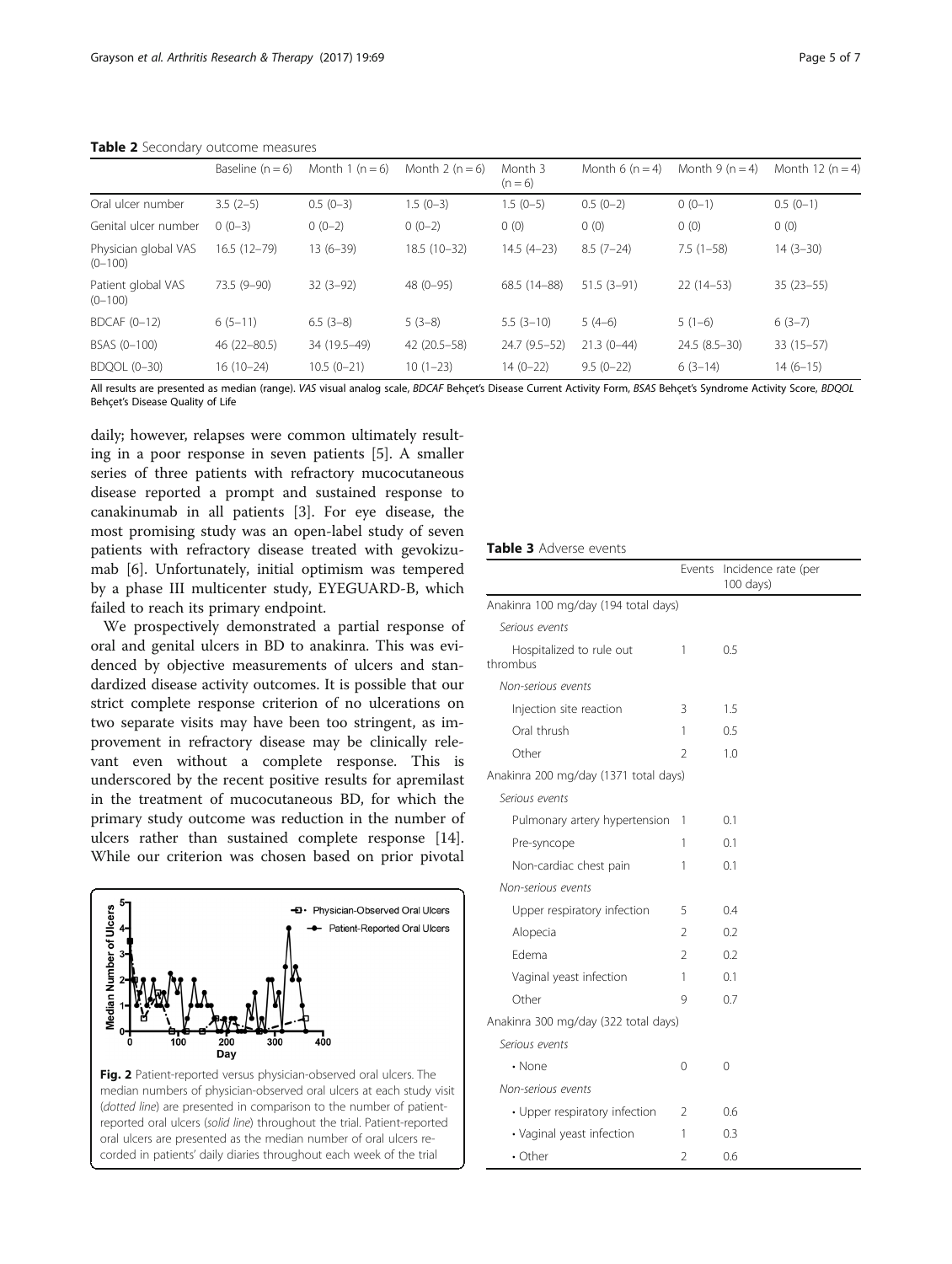trials [\[15](#page-6-0)], the development of valid and widely accepted outcome measures is an active area of research in BD [[16\]](#page-6-0). Anakinra was well-tolerated and adverse events were few.

Patient-reported outcomes and daily diaries were used to capture different elements of disease activity. IL-1 blockade reduced the number and severity of ulcers for both physician-based and patient-reported outcomes. These findings may be more relevant than a complete response, given that a complete response is seldom observed, even in successful studies. The physicianobserved ulcer burden was relatively minimal after baseline. In contrast, in the periods between physicianmonitored visits, patients recorded a substantial ulcer burden in daily diaries. Future clinical trials in BD should strongly consider incorporating patient-reported outcomes into the trial design, as perceptions of illness may differ between patients and physicians.

We escalated the dose of anakinra beyond the standard Food and Drug Administration (FDA)-approved dose of 100 mg daily for treatment of rheumatoid arthritis. We feel this is critical as high doses are often necessary in other autoinflammatory diseases, with doses up to 10 mg/kg having an adequate safety profile [\[17](#page-6-0)]. As we observed improvement from anakinra 100 mg to 200 mg daily but no further improvement with further escalation, we determined that the optimal dose is 200 mg daily and our study did not suffer from inadequate dosing. We studied only patients with active mucocutaneous findings and do not advocate anti-IL-1 treatment for more severe manifestations of disease.

Limitations include that our study was small, unblinded, and ultimately single-arm. However, by using a two-phase adaptive design, we were able to reach our conclusions while minimizing the cost and effort that would be required for a larger study. While there was a difference in degree of clinical response to anakinra among patients in this trial, the small sample size precludes identification of potential subsets of patients who may be more or less responsive to anakinra. Similarly, it also precludes a more thorough evaluation of potential confounders including concomitant medications and important lifestyle factors such as smoking.

Given the relapsing-remitting nature of this disease, an element of benefit could be that we minimized the effects of regression to the mean, by requiring that patients have ongoing active disease with physicianobserved ulcers persistent for a month prior to enrollment. This is a similar strategy to that used in a recent phase II study of apremilast in mucocutaneous BD [[14\]](#page-6-0).

All patients resided in the USA and the majority was female, which may limit the generalizability of findings to other cohorts. Because of this, we used strict

enrollment criteria to improve the homogeneity of our cohort. The release of data on the numbers of oral ulcers in EYEGUARD-B would be helpful to validate these findings in a separate cohort.

Our results confirm those in the literature but with some important differences. Similar to prior studies, most patients benefited from treatment with anakinra, but improvement in disease was neither complete nor sustained. In contrast to prior studies, our study was prospective, it was based on objective measurements of disease activity, and it addressed the issue of insufficient dosing with dose escalation. As some patients did achieve benefit, we concur with case reports that a complete response is possible.

Our results parallel those of apremilast in the treatment of refractory mucocutaneous BD. Apremilast significantly reduces ulcer burden from a mean of 3.0 ulcers at baseline to 0.5 ulcers after 6 months. In the present study, which was not placebo-controlled, we observed a similar magnitude of reduction in oral ulcer burden from 3.5 ulcers at baseline to 1.5 ulcers after 3 months and 0.5 ulcers after 6 months  $(n = 4$  patients) of treatment with anakinra. Differences in trial design may contribute to differences in study populations between these studies. Unlike the apremilast trial, patients taking >10 mg daily prednisone or receiving concomitant immune modulating therapy were not excluded from study participation.

## Conclusion

In summary, anakinra is partially effective for the mucocutaneous manifestations of BD. Anakinra given at doses up to 300 mg daily was well-tolerated with minimal adverse effects. IL-1 blockade can reduce the frequency and severity of ulcerative disease in BD and therefore can potentially be considered in selected patients with treatment refractory mucocutaneous disease. These findings provide additional evidence that innate immune system dysfunction plays a role in the pathogenesis of BD.

#### **Abbreviations**

BD: Behçet's disease; BDCAF: Behçet's disease current activity form; BDQOL: Behçet's disease quality of life; BSAS: Behçet's syndrome activity scale; CTCAE: common terminology criteria for adverse events; IL-1: interleukin-1; SUN: standardization of uveitis nomenclature; VAS: visual analog scale

#### Acknowledgements

We would like to acknowledge the generosity of our patients in participating in this study.

#### Funding

This research was supported through the Intramural Research Program at the National Institute of Arthritis and Musculoskeletal and Skin Diseases (NIAMS) and through extramural NIAMS 1K23AR068440-01.

#### Availability of data and materials

Supporting data have been submitted to clinicaltrials.gov.